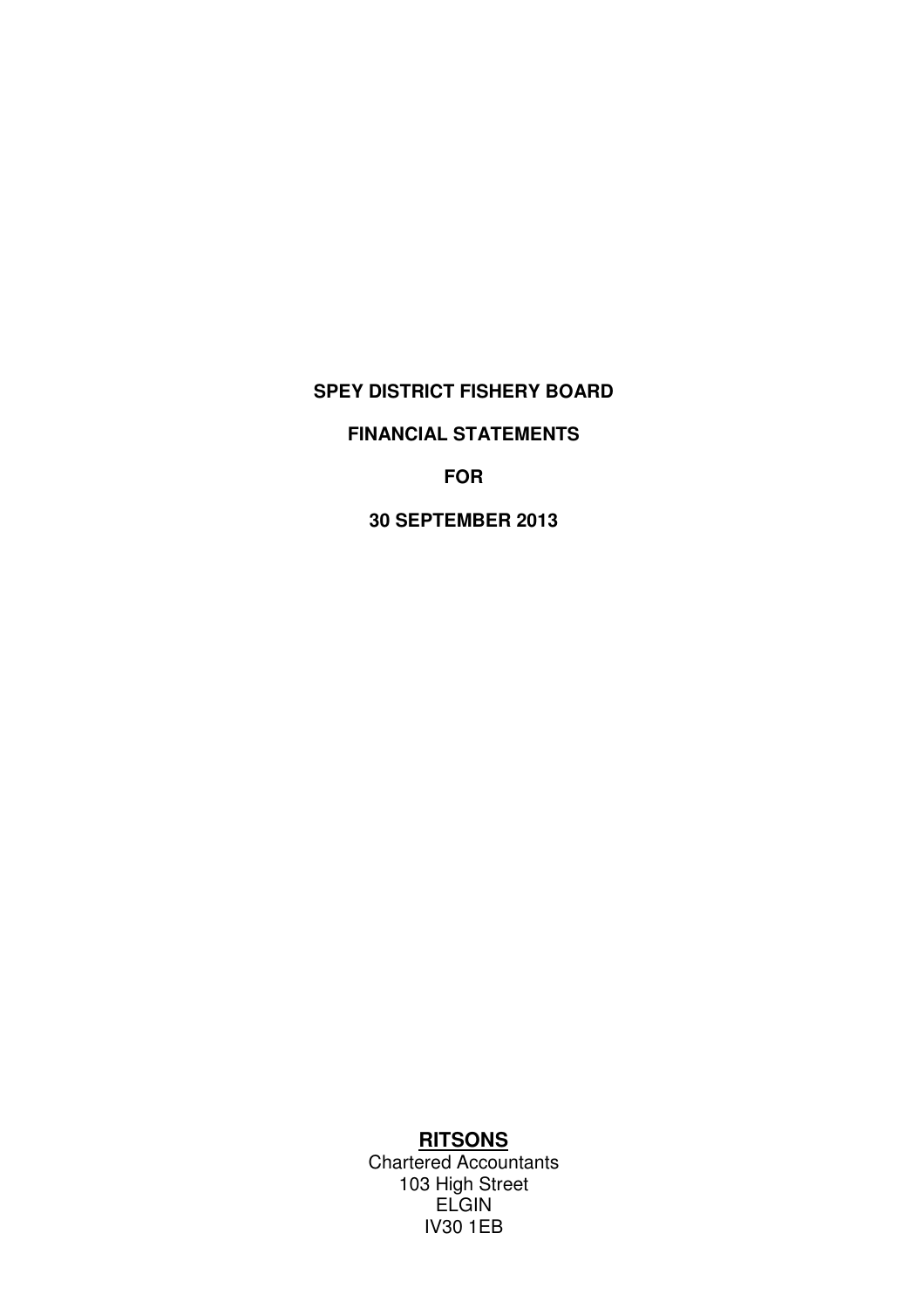## **FINANCIAL STATEMENTS**

# **YEAR ENDED 30 SEPTEMBER 2013**

| <b>CONTENTS</b>                         | <b>PAGE</b> |
|-----------------------------------------|-------------|
| Board members and professional advisers |             |
| Independent auditor's report            | 2           |
| Income and expenditure account          | 4           |
| <b>Balance sheet</b>                    | 6           |
| Notes to the financial statements       |             |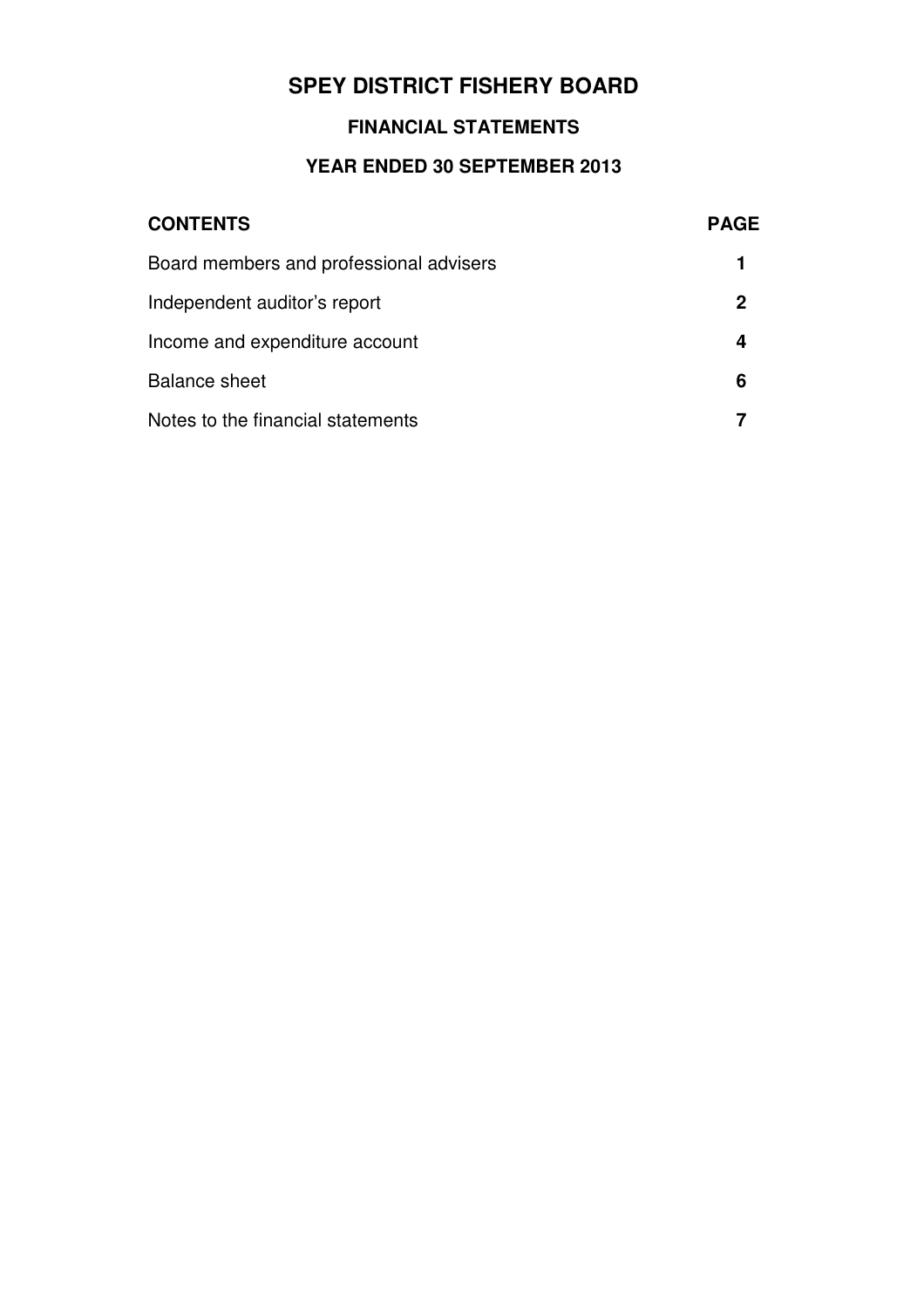### **BOARD MEMBERS AND PROFESSIONAL ADVISERS**

| <b>Board members</b> | Alan Williams, Board Chairman<br>James Litchfield (retired 8 February 2013)<br>Sir Edward Mountain Bt.<br><b>Oliver Russell</b><br>Dr Catherine Wills<br><b>Toby Metcalfe</b><br>Angus Gordon Lennox<br>Peter Graham<br>Peter Millar (appointed 8 February 2013)<br>James Carr (appointed 8 February 2013)<br>Brian Doran (appointed 8 February 2013) |
|----------------------|-------------------------------------------------------------------------------------------------------------------------------------------------------------------------------------------------------------------------------------------------------------------------------------------------------------------------------------------------------|
| Co-optees            | <b>Grant Mortimer</b><br>Mel McDonald                                                                                                                                                                                                                                                                                                                 |
| <b>Invitees</b>      | <b>Gavin Clark</b><br>Douglas Ross<br><b>Grahame Newman</b>                                                                                                                                                                                                                                                                                           |
| <b>Clerk</b>         | <b>W</b> Cowie<br>121 High Street<br><b>Forres</b><br><b>IV36 1AB</b>                                                                                                                                                                                                                                                                                 |
| <b>Auditors</b>      | <b>Ritsons</b><br><b>Chartered Accountants</b><br>103 High Street<br><b>ELGIN</b><br><b>IV30 1EB</b>                                                                                                                                                                                                                                                  |

#### **STATEMENT OF BOARD'S RESPONSIBILITIES**

The Board is required to prepare financial statements for each financial year which give a true and fair view of the state of affairs of the Spey District Fishery Board and of the surplus or deficit for that period. In preparing those financial statements, the Board is required to:

a) select suitable accounting policies and then apply them consistently;

b) make judgements and estimates that are reasonable and prudent;

c) prepare the financial statements on the going concern basis unless the Spey District Fishery Board is unlikely to continue in business.

The Board is responsible for keeping proper accounting records which disclose with reasonable accuracy at any time the financial position of the Spey District Fishery Board. It is responsible for safeguarding the assets and hence for taking reasonable steps for the prevention and detection of fraud and other irregularities.

In so far as the Board are aware:

- there is no relevant audit information of which the Board's auditors are unaware; and
- the Board have taken all steps that they ought to have taken to make themselves aware of any relevant audit information and to establish that the auditors are aware of that information.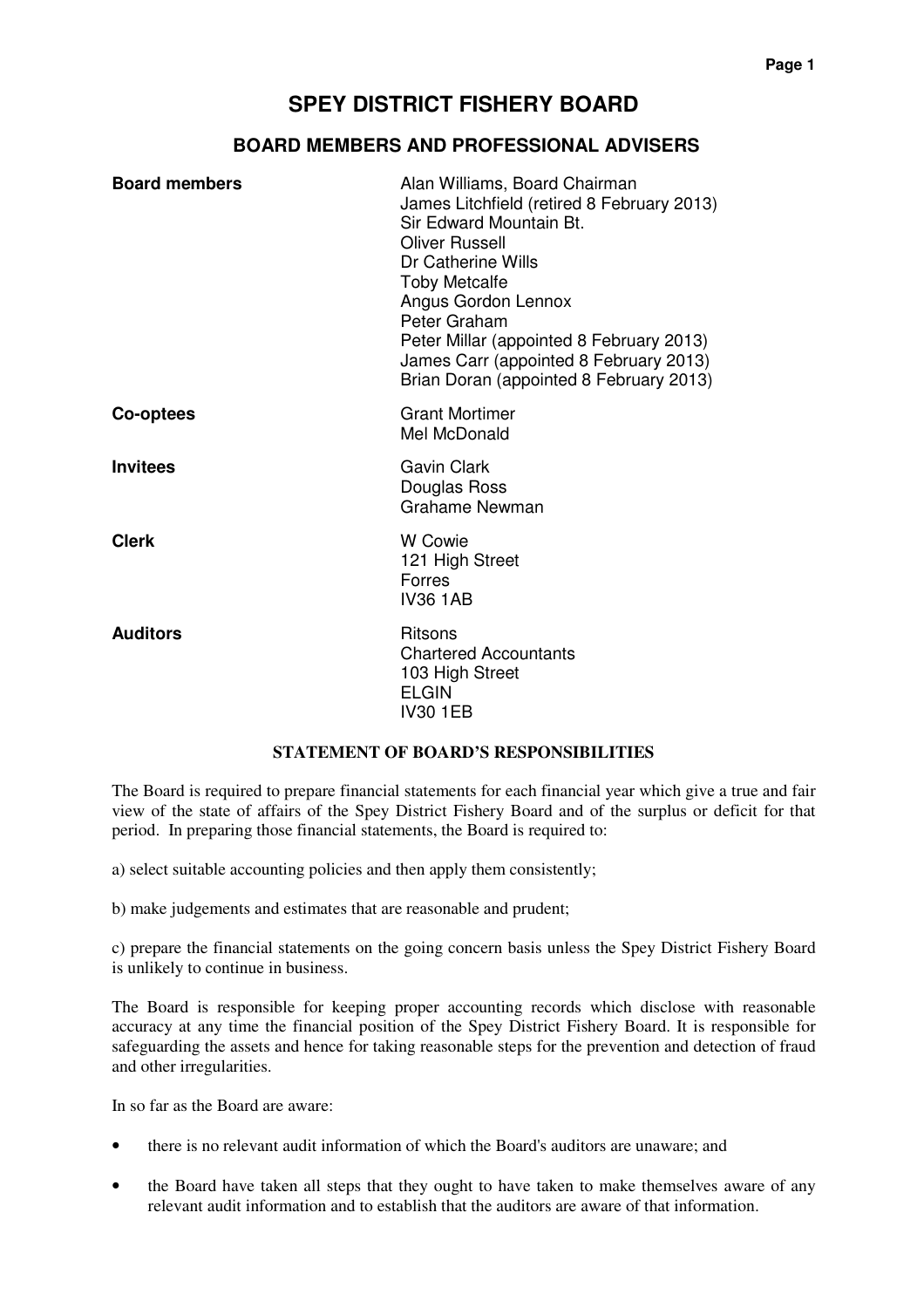### **INDEPENDENT AUDITOR'S REPORT TO THE BOARD MEMBERS**

### **YEAR ENDED 30 SEPTEMBER 2013**

We have audited the financial statements of Spey District Fishery Board for the year ended 30 September 2013 which comprise the Income and Expenditure Account, the Balance Sheet and the related notes. The financial reporting framework that has been applied in their preparation is applicable law and United Kingdom Accounting Standards (United Kingdom Generally Accepted Accounting Practice).

This report is made solely to the Board members, as a body. Our audit work has been undertaken so that we might state to the Board's members those matters we are required to state to them in an auditor's report and for no other purpose. To the fullest extent permitted by law, we do not accept or assume responsibility to anyone other than the Board's members as a body, for our audit work, for this report, or for the opinions we have formed.

#### **RESPECTIVE RESPONSIBILITIES OF BOARD AND AUDITOR**

As explained more fully in the Statement of Board's Responsibilities set out on page 1, the board members are responsible for the preparation of the financial statements and for being satisfied that they give a true and fair view. Our responsibility is to audit and express an opinion on the financial statements in accordance with applicable law and International Standards on Auditing (UK and Ireland). Those standards require us to comply with the Auditing Practices Board's (APB's) Ethical Standards for Auditors.

#### **SCOPE OF THE AUDIT OF THE FINANCIAL STATEMENTS**

An audit involves obtaining evidence about the amounts and disclosures in the financial statements sufficient to give reasonable assurance that the financial statements are free from material misstatement, whether caused by fraud or error. This includes an assessment of: whether the accounting policies are appropriate to the Board's circumstances and have been consistently applied and adequately disclosed; the reasonableness of significant accounting estimates made by the board members; and the overall presentation of the financial statements.

#### **OPINION ON FINANCIAL STATEMENTS**

In our opinion the financial statements:

- give a true and fair view of the state of the Board's affairs as at 30 September 2013 and of its deficit for the year then ended; and
- have been properly prepared in accordance with United Kingdom Generally Accepted Accounting Practice.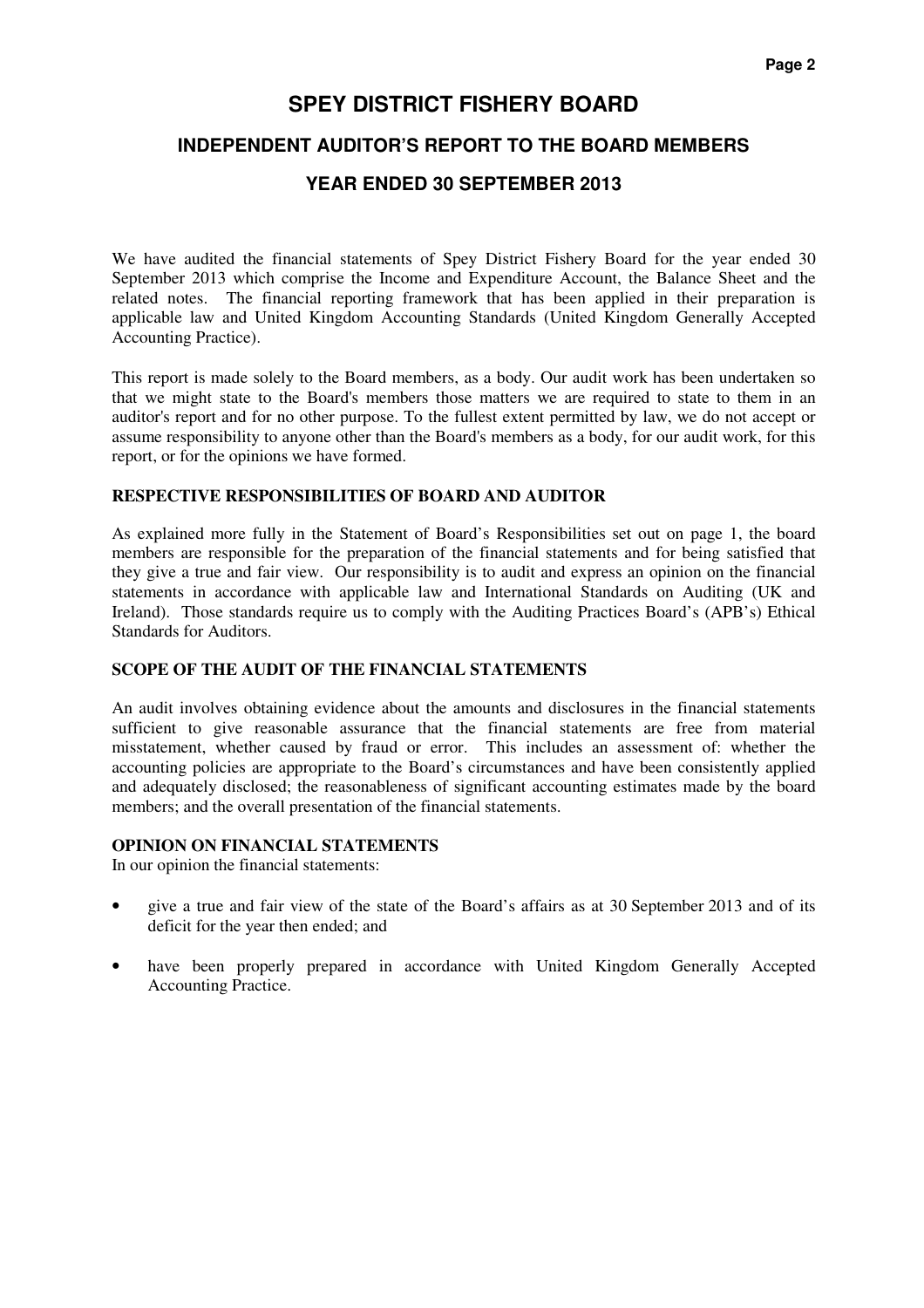## **INDEPENDENT AUDITOR'S REPORT TO THE BOARD MEMBERS**

## **YEAR ENDED 30 SEPTEMBER 2013**

#### **MATTERS ON WHICH WE ARE REQUIRED TO REPORT BY EXCEPTION**

We have nothing to report in respect of the following matters where the appropriate law and regulations requires us to report to you if, in our opinion:

- adequate accounting records have not been kept, or returns adequate for our audit have not been received from branches not visited by us; or
- the financial statements are not in agreement with the accounting records and returns; or
- we have not received all the information and explanations we require for our audit.

## *Ritsons*

RITSONS, Statutory Auditor Chartered Accountants

103 High Street ELGIN IV30 1EB

14 March 2014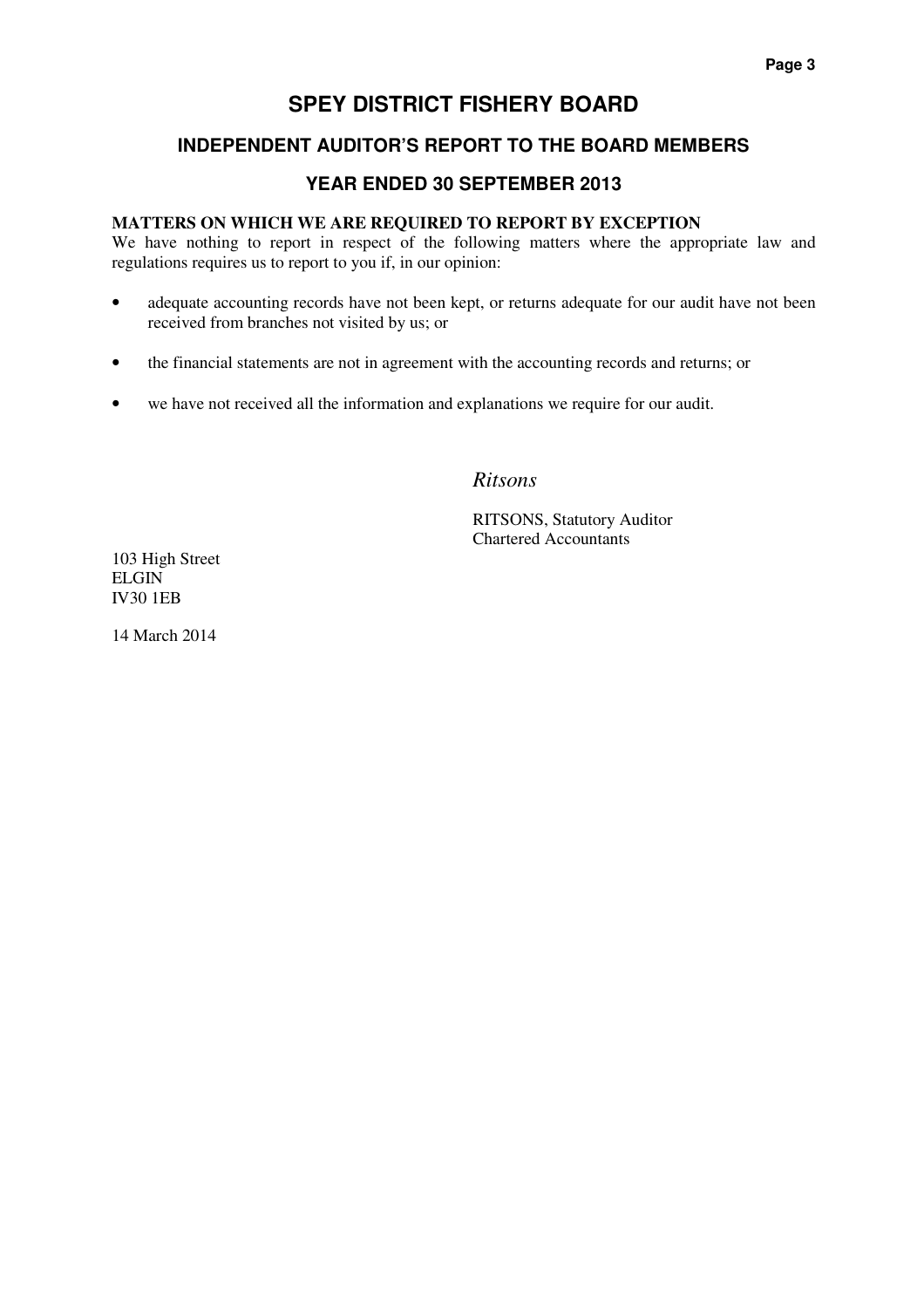## **INCOME AND EXPENDITURE ACCOUNT**

## **YEAR ENDED 30 SEPTEMBER 2013**

|                                      | 2013    |         | 2012        |           |
|--------------------------------------|---------|---------|-------------|-----------|
|                                      | £       | £       | $\mathbf f$ | $\pounds$ |
| <b>INCOME</b>                        |         |         |             |           |
| Assessments issued                   |         | 487,595 |             | 504,867   |
| OTHER INCOME AND INTEREST RECEIVABLE |         |         |             |           |
| Recharges to The Spey Foundation     | 32,233  |         | 27,695      |           |
| Spey Catchment Initiative            | 5,600   |         |             |           |
| Other operating income               | 1,390   |         | 3,356       |           |
| Interest received                    | 669     |         | 873         |           |
|                                      |         | 39,892  |             | 31,924    |
|                                      |         | 527,487 |             | 536,791   |
| <b>EXPENSES</b>                      |         |         |             |           |
| <b>Personnel costs</b>               |         |         |             |           |
| <b>Salaries</b>                      | 303,340 |         | 283,565     |           |
| Social security costs                | 29,727  |         | 27,327      |           |
| Training                             | 2,106   |         | 1,935       |           |
| Contributory pension scheme          | 28,907  |         | 26,941      |           |
| Assistant biologist costs            | 11,523  |         | 31,057      |           |
|                                      | 375,603 |         | 370,825     |           |
| <b>Direct expenses</b>               |         |         |             |           |
| Rent                                 | 1,500   |         | 1,500       |           |
| Light and heat                       | 936     |         | 953         |           |
| Insurance                            | 7,110   |         | 10,146      |           |
| Repairs and maintenance              | 946     |         | 2,236       |           |
| Protective clothing                  | 1,320   |         | 3,316       |           |
| Equipment costs                      | 666     |         | 3,205       |           |
| Hatchery                             | 4,771   |         | 5,622       |           |
| Patrol Boat                          | 2,395   |         | 1,138       |           |
| Health & Safety                      | 508     |         | 549         |           |
| Fuel                                 | 25,871  |         | 25,040      |           |
| Other Motor vehicle costs            | 15,962  |         | 17,102      |           |
|                                      | 61,985  |         | 70,807      |           |

Carried forward **527,487 536,791**

------------------------------- -------------------------------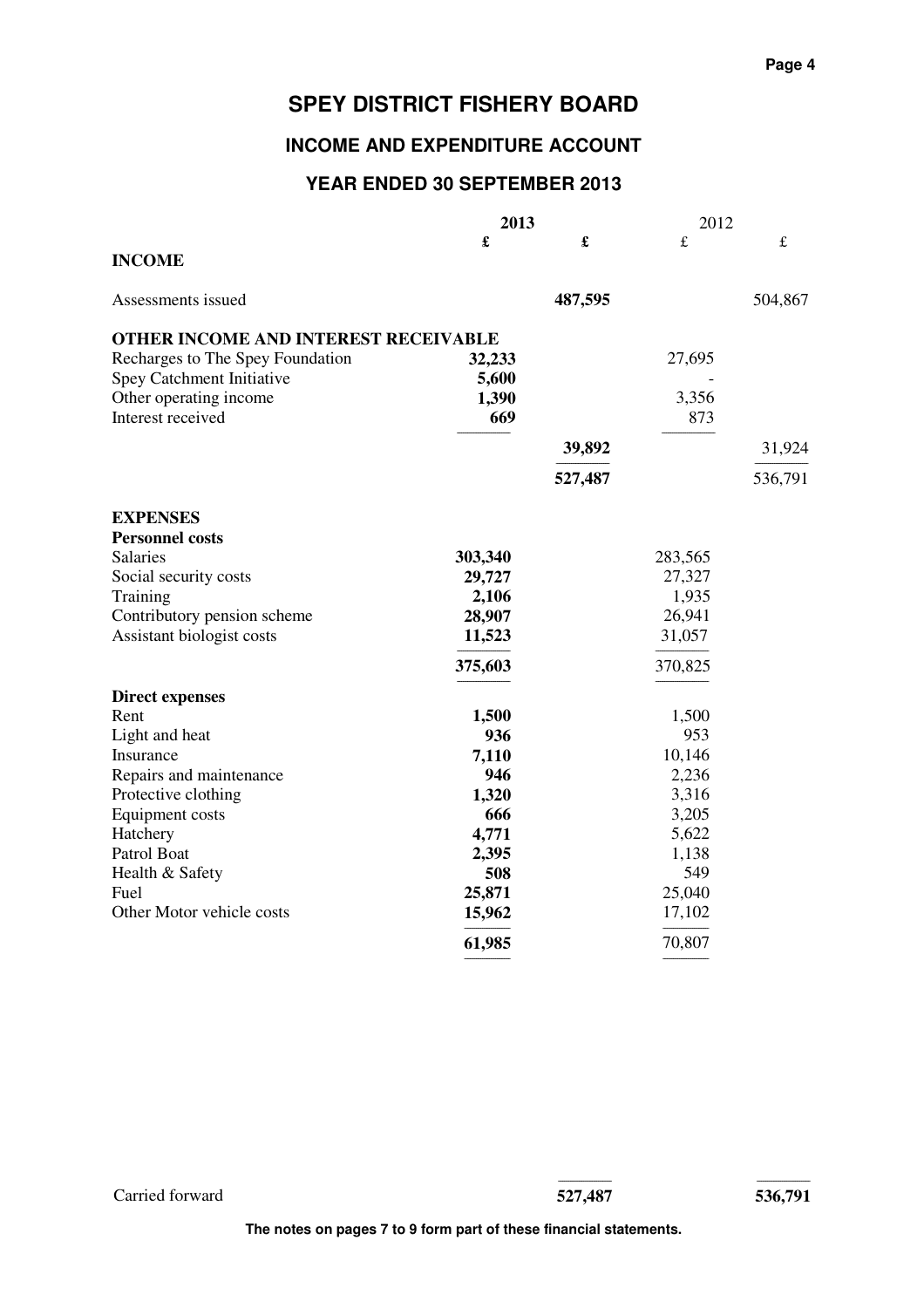# **INCOME AND EXPENDITURE ACCOUNT (continued)**

## **YEAR ENDED 30 SEPTEMBER 2013**

|                                         | 2013                 |           | 2012      |         |  |
|-----------------------------------------|----------------------|-----------|-----------|---------|--|
|                                         | $\pmb{\mathfrak{L}}$ | £         | £         | £       |  |
| Brought forward                         |                      | 527,487   |           | 536,791 |  |
| <b>General expenses</b>                 |                      |           |           |         |  |
| Meeting expenses                        | 2,738                |           | 2,803     |         |  |
| Telephone                               | 3,640                |           | 3,736     |         |  |
| Publicity                               | 7,999                |           | 5,907     |         |  |
| Stationery and printing                 | 1,623                |           | 1,439     |         |  |
| Clerk's expenses                        | 6,000                |           | 6,000     |         |  |
| Clerk's admin costs                     | 242                  |           |           |         |  |
| Sundry                                  | 1,051                |           | 768       |         |  |
| Admin repairs and overheads             |                      |           | 38        |         |  |
| Computer costs                          | 1,221                |           | 1,475     |         |  |
| Subscriptions                           | 15,245               |           | 15,171    |         |  |
| <b>Staff Entertaining</b>               | 547                  |           |           |         |  |
| General Ongoing Spey Projects           | 47                   |           |           |         |  |
| <b>UDN</b> Research Project             | 5,018                |           |           |         |  |
| Spey Catchment Project                  | 5,760                |           |           |         |  |
| Other professional fees                 | 174                  |           |           |         |  |
| Accounting and audit fees               | 3,603                |           | 3,584     |         |  |
| Depreciation                            | 53,310               |           | 53,262    |         |  |
| Profit on disposal of fixed assets      | (12, 622)            |           | (29, 630) |         |  |
|                                         | 95,596               |           | 64,553    |         |  |
|                                         | 452                  |           | 559       |         |  |
| Bank interest and charges               |                      |           |           |         |  |
| Hire purchase and finance lease charges | 6,109                |           | 3,861     |         |  |
|                                         | 6,561                |           | 4,420     |         |  |
|                                         |                      | 539,745   |           | 510,605 |  |
|                                         |                      | (12, 258) |           | 26,186  |  |
| <b>Contribution to Research Project</b> |                      |           |           |         |  |
|                                         |                      |           |           |         |  |
| (DEFICIT)/SURPLUS FOR YEAR              |                      | (12,258)  |           | 26,186  |  |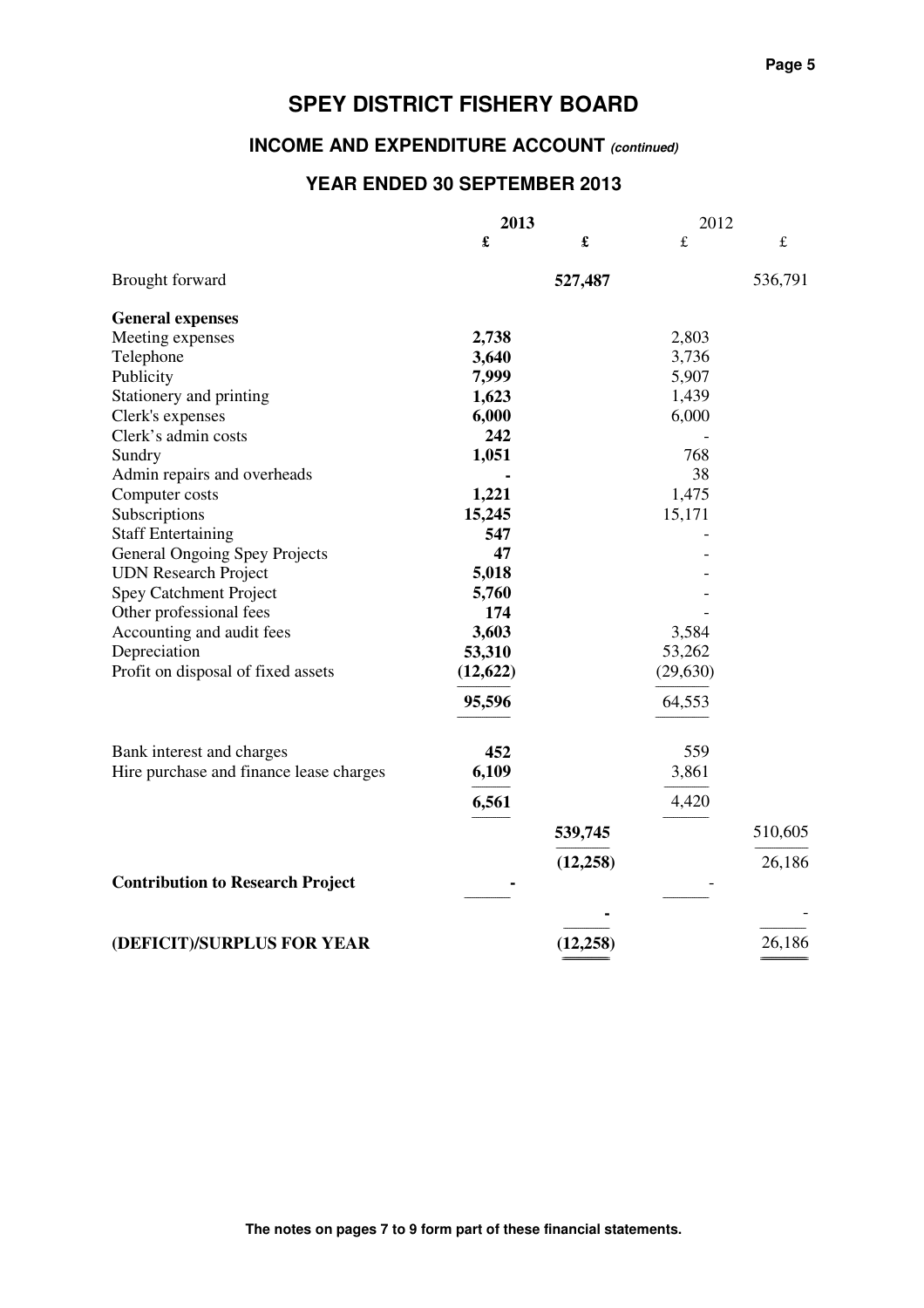## **BALANCE SHEET**

## **30 SEPTEMBER 2013**

|                                       | 2013         |         | 2012    |         |             |
|---------------------------------------|--------------|---------|---------|---------|-------------|
|                                       | <b>Note</b>  | £       | £       | £       | $\mathbf f$ |
| <b>FIXED ASSETS</b>                   |              |         |         |         |             |
| Tangible assets                       | $\mathbf{2}$ |         | 148,607 |         | 131,254     |
| <b>CURRENT ASSETS</b>                 |              |         |         |         |             |
| Debtors                               | $\mathbf{3}$ | 97,216  |         | 64,884  |             |
| Current account                       |              | 1,125   |         | 43,127  |             |
| Deposit account                       |              | 134,273 |         | 155,433 |             |
|                                       |              | 232,614 |         | 263,444 |             |
| <b>CURRENT LIABILITIES</b>            | 4            | 49,417  |         | 54,897  |             |
| <b>NET CURRENT ASSETS</b>             |              |         | 183,197 |         | 208,547     |
| TOTAL ASSETS LESS CURRENT LIABILITIES |              |         | 331,804 |         | 339,801     |
| <b>LONG TERM LIABILITY</b>            |              |         |         |         |             |
| HP/Finance leases $-$ > 1 Yr          |              |         | 35,315  |         | 31,054      |
| <b>NET ASSETS</b>                     |              |         | 296,489 |         | 308,747     |
|                                       |              |         |         |         |             |
| <b>FINANCED BY:</b>                   |              |         |         |         |             |
| <b>Capital accounts</b>               | 5            |         | 38,569  |         | 38,569      |
| <b>Current accounts</b>               | 5            |         | 257,920 |         | 270,178     |
|                                       |              |         | 296,489 |         | 308,747     |
|                                       |              |         |         |         |             |

These financial statements were approved by the board on 27 February 2014:

| <b>ALAN WILLIAMS</b>                                    | Alan Williams        | <b>CHAIRMAN</b> |
|---------------------------------------------------------|----------------------|-----------------|
| WILLIAM COWIE                                           | <i>William Cowie</i> | <b>CLERK</b>    |
| Signed for and on behalf of Spey District Fishery Board |                      |                 |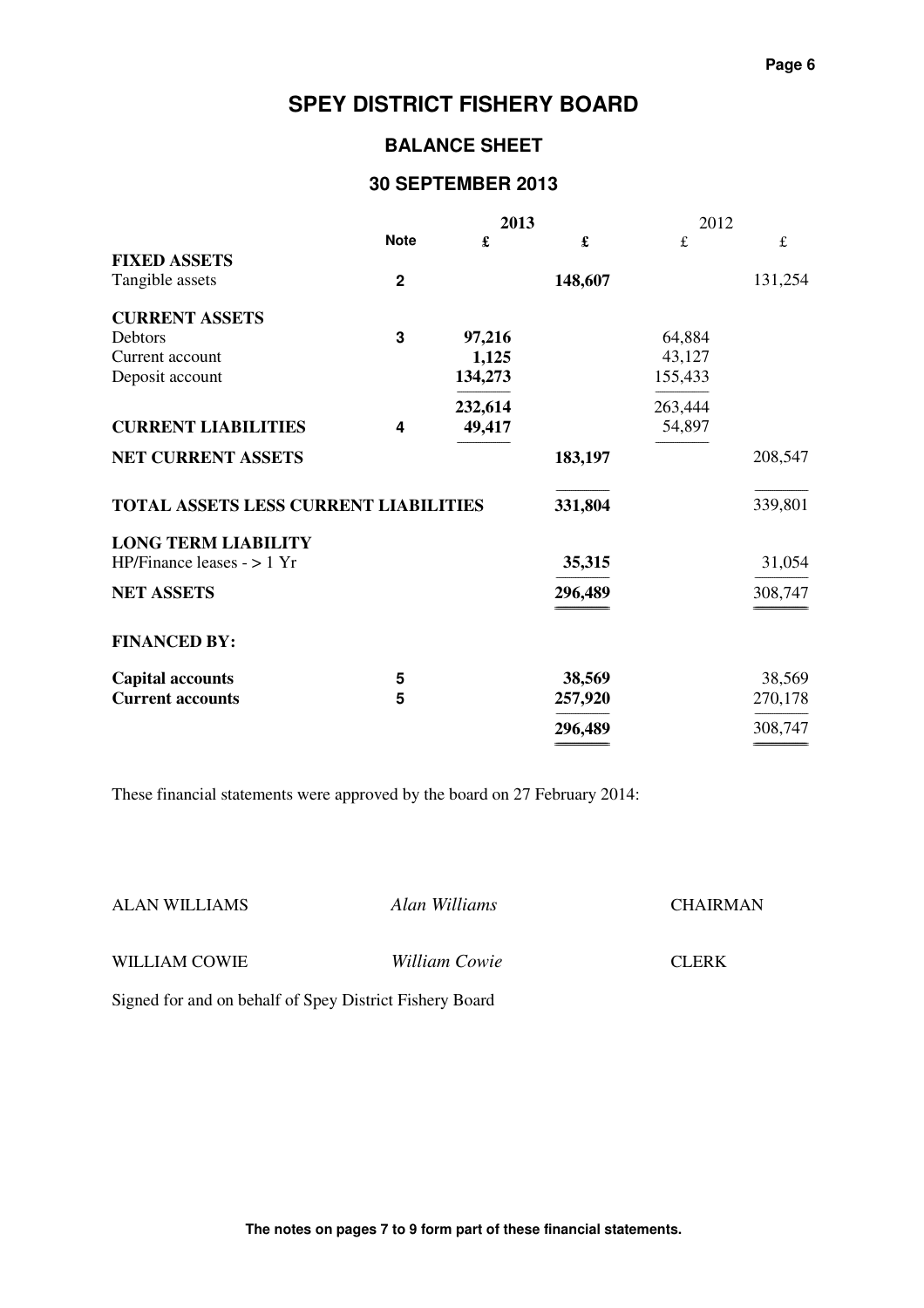## **NOTES TO THE FINANCIAL STATEMENTS**

## **YEAR ENDED 30 SEPTEMBER 2013**

#### **1. ACCOUNTING POLICIES**

The financial statements have been prepared under the historical cost convention.

 The financial statements are prepared in accordance with United Kingdom Accounting Standards (United Kingdom Generally Accepted Accounting Policies), which have been applied consistently.

 No material uncertainties that cast significant doubt about the ability of the board to continue as a going concern have been identified by the board members.

 The board members have reasonable expectation that the board has adequate resources to continue in operational existence for the foreseeable future. Thus they continue to adopt the going concern basis of accounting in preparing the annual financial statements.

#### **Income**

 The income shown in the income and expenditure account represents fishing assessments invoiced during the year.

#### **Fixed assets**

All fixed assets are initially recorded at cost.

#### **Depreciation**

 Depreciation is calculated so as to write off the cost of an asset over the useful economic life of that asset as follows:

| Heritable property & hatchery | $-10$ years     |
|-------------------------------|-----------------|
| Hatchery land                 | not depreciated |
| Equipment                     | - 5 years       |
| Computer                      | - 3 years       |
| <b>Motor Vehicles</b>         | - 4 years       |
| Patrol Boat                   | - 7 years       |

#### **Hire purchase agreements**

 Assets held under hire purchase agreements are capitalised and disclosed under tangible fixed assets at their fair value. The capital element of the future payments is treated as a liability and the interest is charged to the income and expenditure account on a straight line basis.

#### **Pension costs**

 The Spey District Fishery Board operates a defined contribution pension scheme for employees. The assets of the scheme are held separately from those of the company. The annual contributions payable are charge to the Income and Expenditure account.

#### **Corporation tax**

 No provision has been made in the accounts in respect of corporation tax. A number of Boards have been advised by their local Inspector of Taxes that they were not liable for Corporation Tax and the Spey District Fishery Board has followed the outcome of these cases by not providing for corporation tax.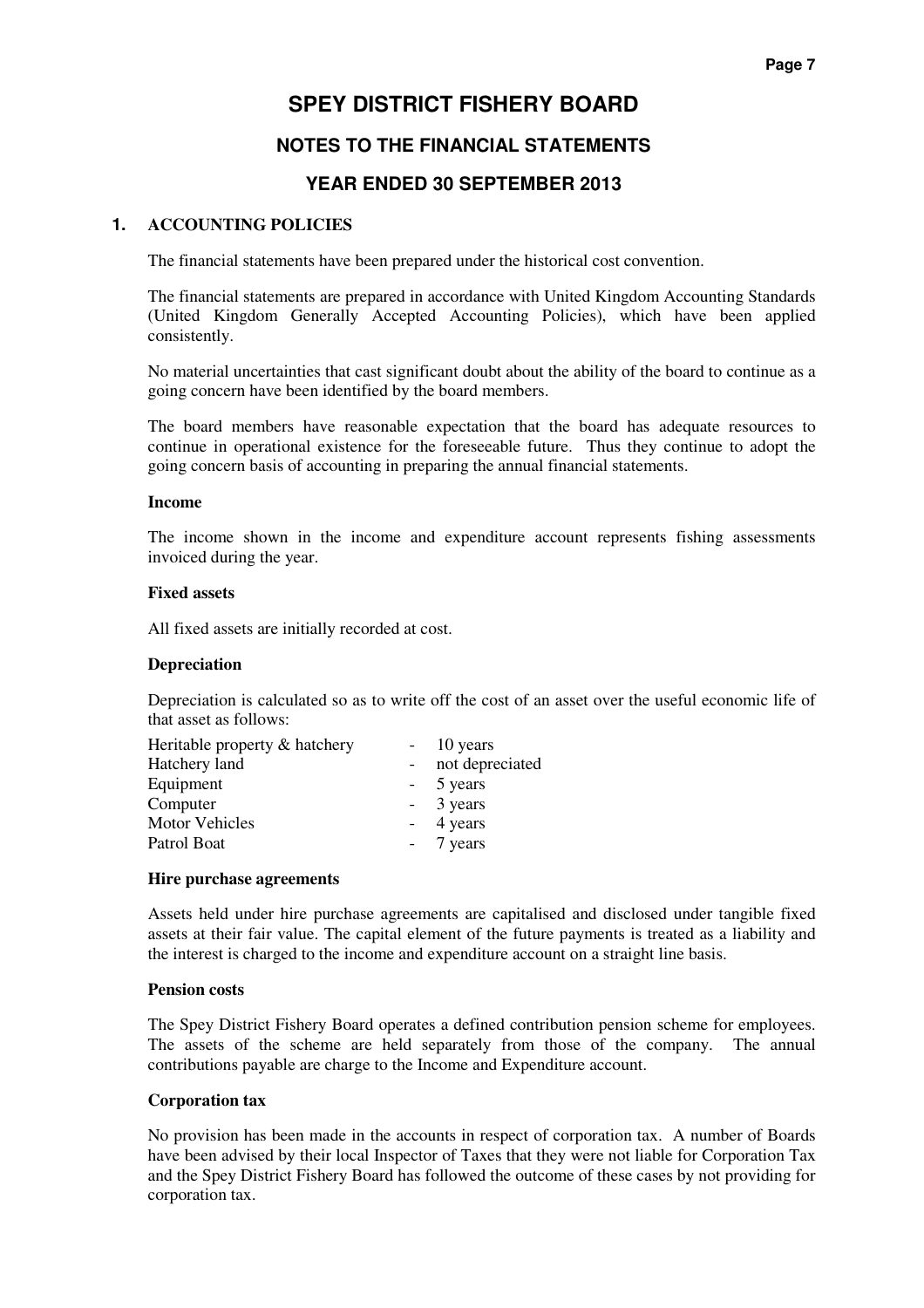## **NOTES TO THE FINANCIAL STATEMENTS**

#### **YEAR ENDED 30 SEPTEMBER 2013**

#### **2. TANGIBLE FIXED ASSETS**

|                       | Heritable       | Equipment        | <b>Motor</b>    | <b>Patrol</b> | <b>Total</b> |
|-----------------------|-----------------|------------------|-----------------|---------------|--------------|
|                       | <b>Property</b> | &                | <b>Vehicles</b> | <b>Boat</b>   |              |
|                       | & Hatchery      | <b>Computers</b> |                 |               |              |
|                       | £               | £                |                 | £             | £            |
| <b>COST</b>           |                 |                  |                 |               |              |
| At 1 October 2012     | 120,942         | 56,031           | 195,202         | 19,135        | 391,310      |
| <b>Additions</b>      |                 | 8,279            | 48,226          | 21,986        | 78,491       |
| Disposals             | (298)           | (2,919)          | (36, 870)       | (19, 135)     | (59, 222)    |
| At 30 September 2013  | 120,644         | 61,391           | 206,558         | 21,986        | 410,579      |
| <b>DEPRECIATION</b>   |                 |                  |                 |               |              |
| At 1 October 2012     | 108,830         | 43,708           | 97,292          | 10,226        | 260,056      |
| Charge for the year   | 2,155           | 4,289            | 45,025          | 1,841         | 53,310       |
| On disposals          | (298)           | (2,919)          | (36, 870)       | (11, 307)     | (51, 394)    |
| At 30 September 2013  | 110,687         | 45,078           | 105,447         | 760           | 261,972      |
| <b>NET BOOK VALUE</b> |                 |                  |                 |               |              |
| At 30 September 2013  | 9,957           | 16,313           | 101,111         | 21,226        | 148,607      |
| At 30 September 2012  | 12,112          | 12,323           | 97,910          | 8,909         | 131,254      |
|                       |                 |                  |                 |               |              |

#### **Hire Purchase Agreements**

**Capital commitments**

 Included within the net book value of £147,964 is £96,439 (2012 - £97,909) relating to assets held under hire purchase agreements. The depreciation charged in the year in respect of assets held under hire purchase agreements amounted to £39,188 (2012 - £27,940).

|                                                             | 2013            | 2012   |
|-------------------------------------------------------------|-----------------|--------|
|                                                             |                 |        |
| Contracted but not provided for in the financial statements | $\sim$ 10 $\pm$ | 18.010 |
|                                                             |                 |        |

### **3. DEBTORS**

|                              | 2013   | 2012   |
|------------------------------|--------|--------|
|                              | £      | £      |
| Fishing assessments          | 62,873 | 43,620 |
| Other debtors                | 79     | 2,778  |
| Prepayments                  | 6,966  | 8,121  |
| Due from The Spey Foundation | 27,298 | 10,365 |
|                              | 97,216 | 64,884 |
|                              |        |        |